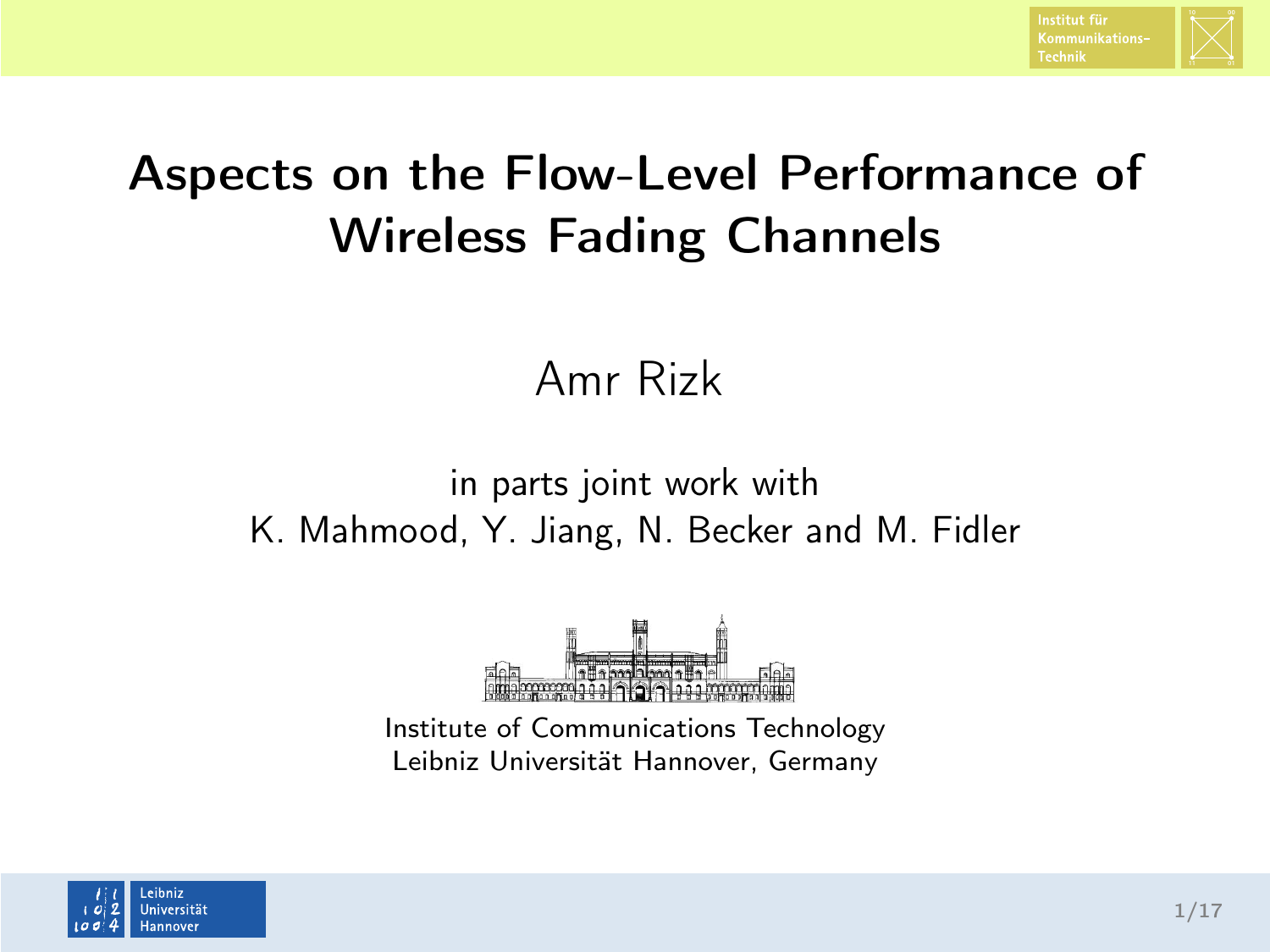

# Outline

- ▶ Application of network calculus to MIMO wireless channels
- ▶ Ongoing work: Delays introduced on Layer 2 in a real world LTE system

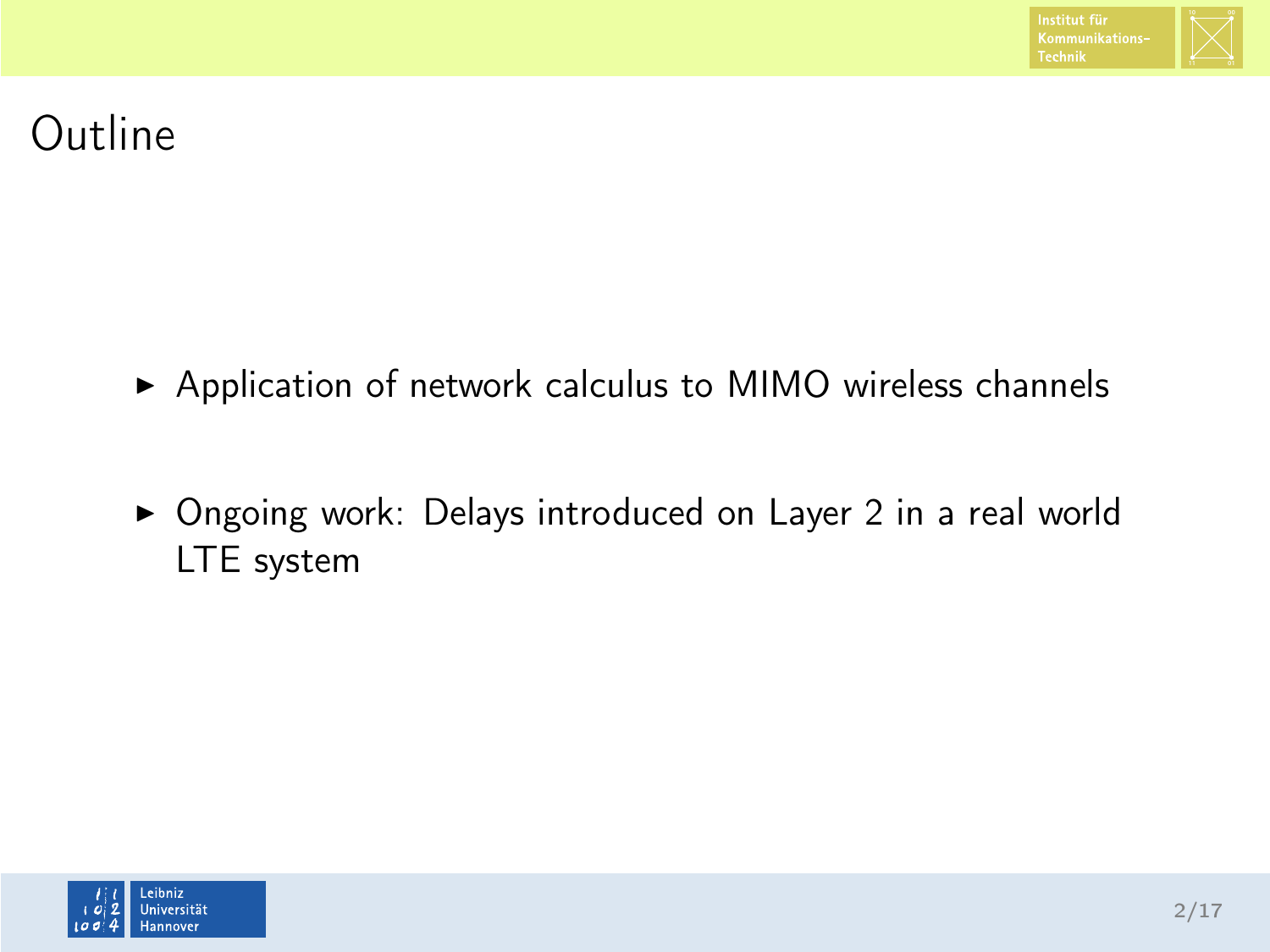



- $\triangleright$  MIMO employed by modern wireless/cellular networks for high data rate (IEEE 802.11n, 3GPP LTE)
- $\triangleright$  fundamental tradeoff robustness vs. capacity
- $\triangleright$  MIMO studies focused mainly on capacity limits
- $\blacktriangleright$  modern wireless applications are delay-sensitive

Goal:

 $\triangleright$  Non-asymptotic delay analysis of MIMO wireless channels with memory in spatial multiplexing mode

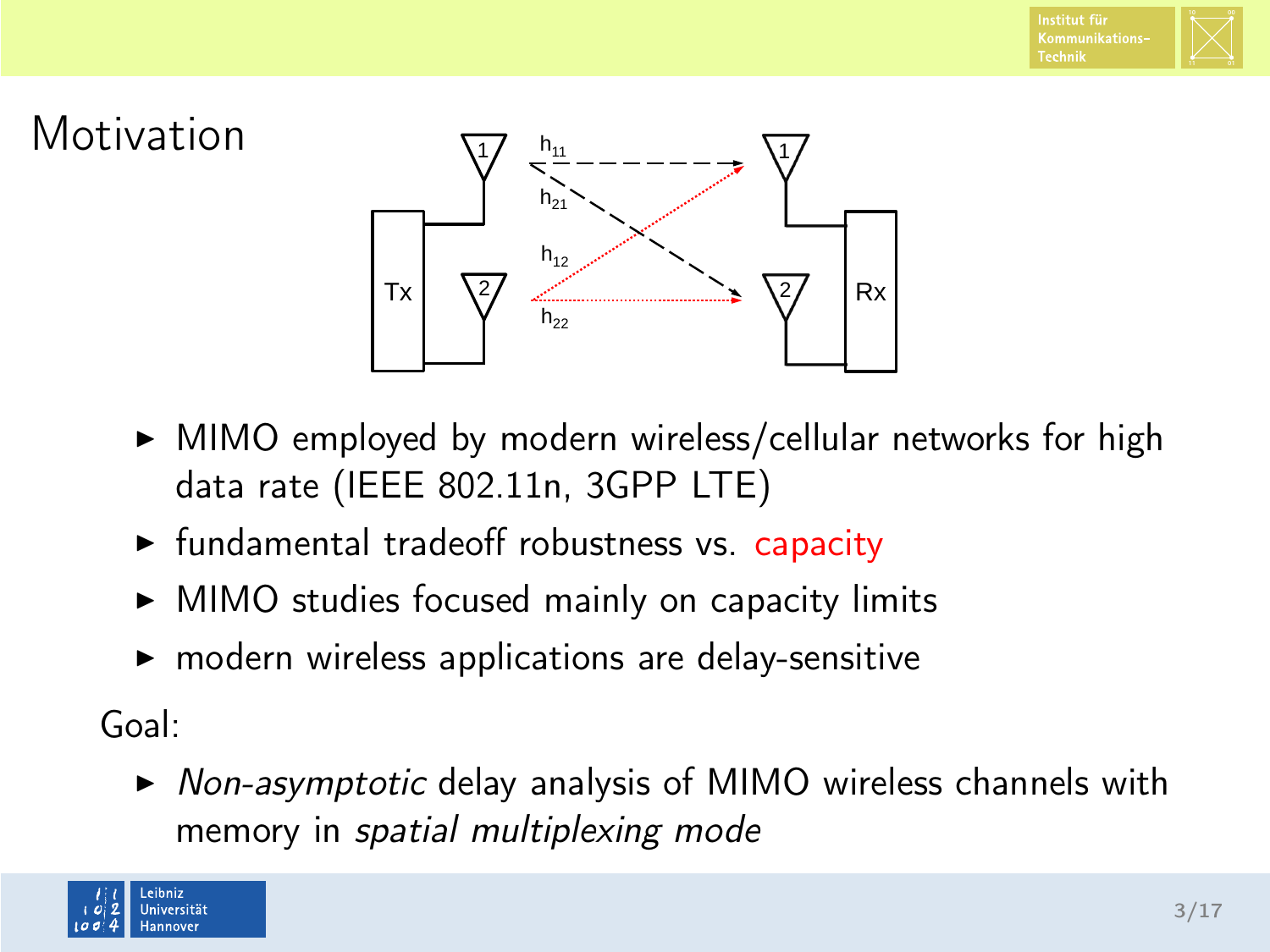

# Analytical performance evaluation of wireless networks

- $\blacktriangleright$  Tools: Queueing theory, effective capacity, network calculus,.. e.g.: [Jiang'05], [Wu'06], [Fidler'06], [Li'07], [Ciucu'11]..
- $\triangleright$  Challenge: Time varying nature of the wireless channel

Goal:

 $\triangleright$  Non-asymptotic probabilistic delay bound of the form

 $P[W > d] \leq \varepsilon$ 

using stochastic network calculus based on moment generating functions (MGF)

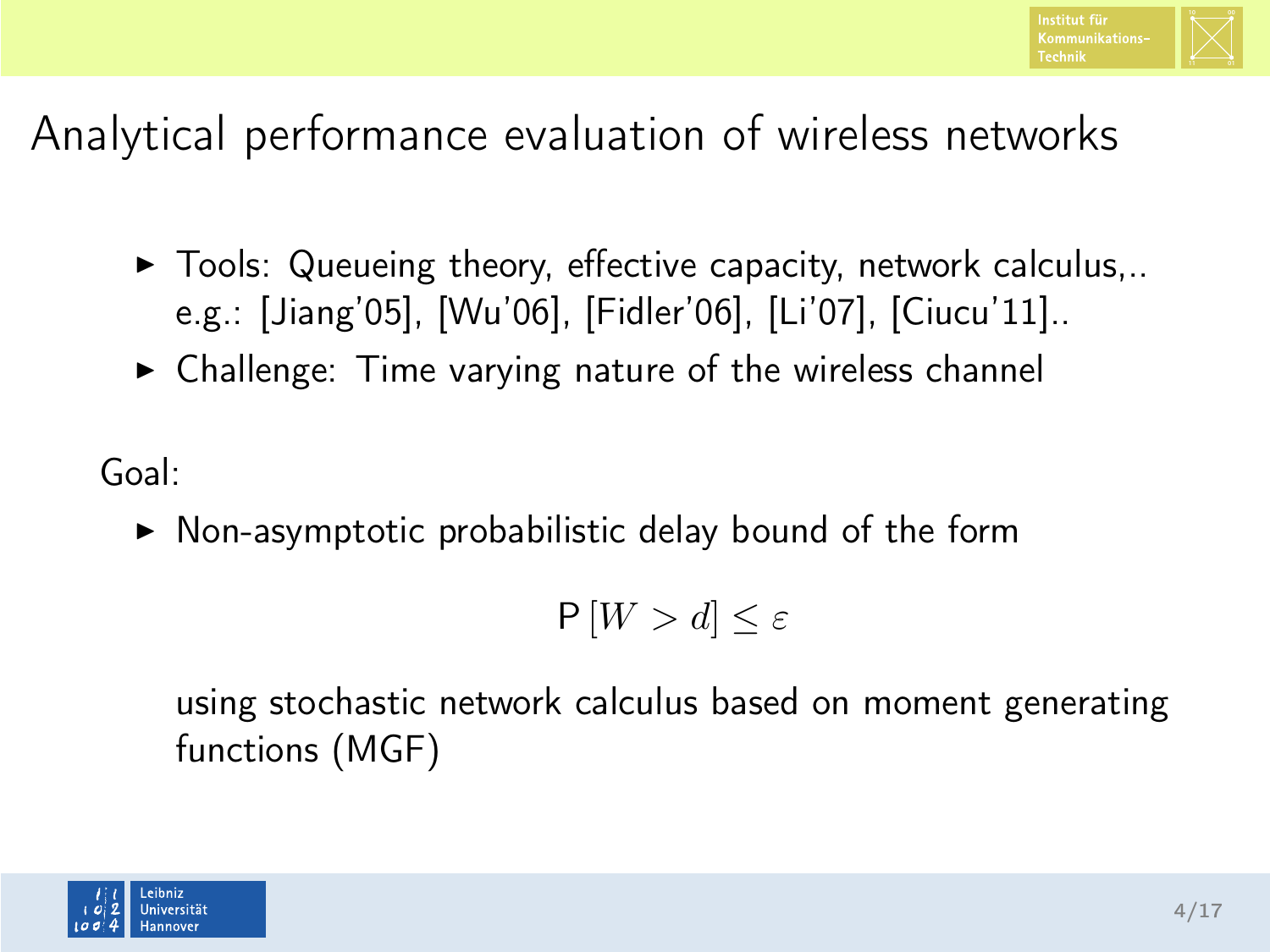

Focus: MIMO under spatial multiplexing: Example  $(N=2)$ 



- $\triangleright$  block fading characteristic for all sub-channels  ${h_{11}, h_{21}, h_{12}, h_{22}}$
- $\triangleright$  CSI at transmitter such that arrivals are transmitted in FIFO manner
- ► Capacity  $C = \log_2 \left[ \det \left( \mathbf{I} + \frac{\rho}{N} \mathbf{H} \mathbf{H}^\dagger \right) \right]$
- $\triangleright$  Channel matrix describing the scattering environment

$$
\mathbf{H} = \begin{bmatrix} h_{11} & h_{12} \\ h_{21} & h_{22} \end{bmatrix}
$$
, finite scatter model (NLOS, Rayleigh)

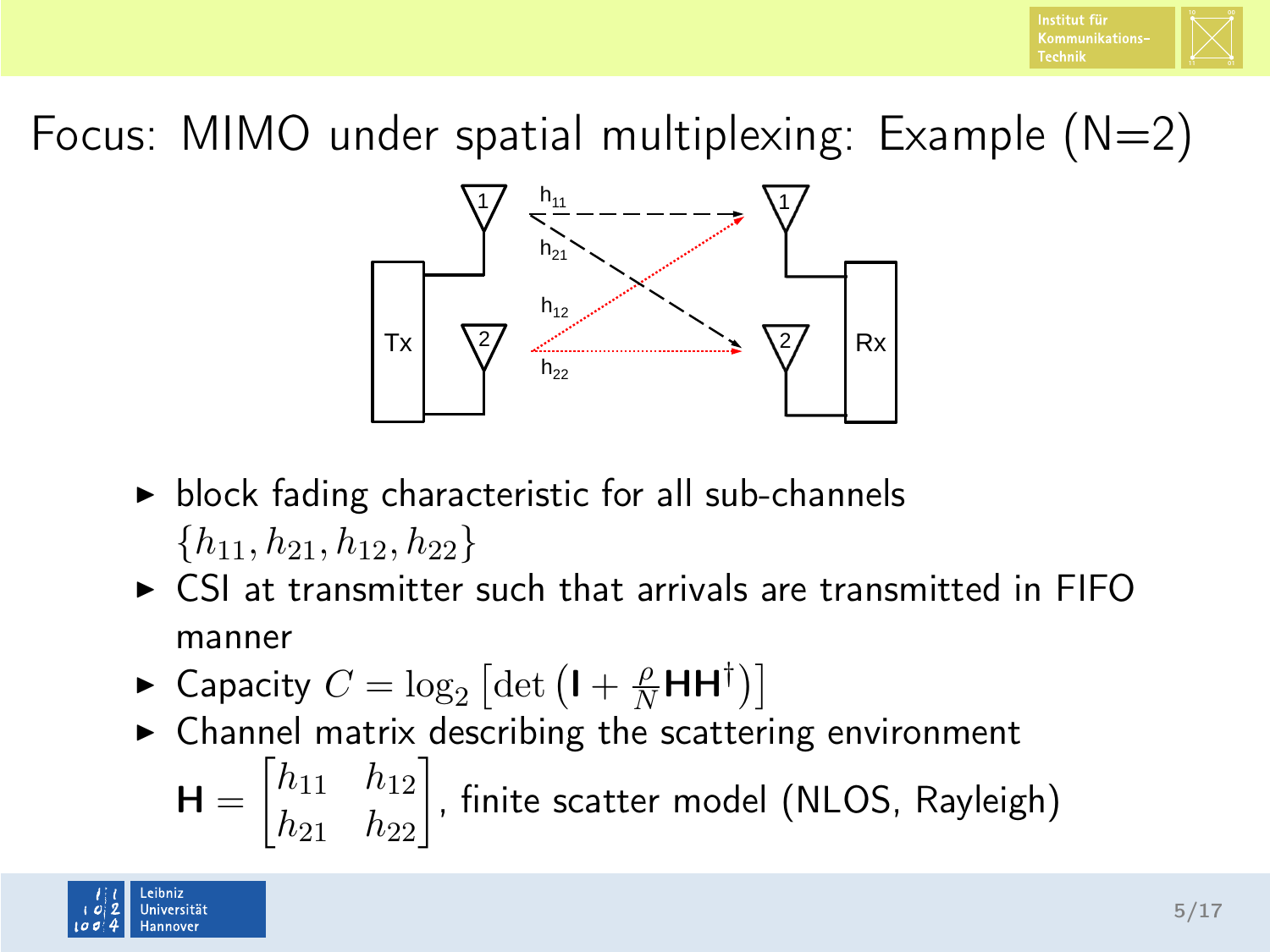# A stochastic network calculus approach



- $\triangleright$  Stochastic modeling of traffic arrivals and node service (MGF)
- Performance bounds, e.g.,  $P[W > d] \leq \varepsilon$
- $\blacktriangleright$  Multiplexing and composition results (independence)

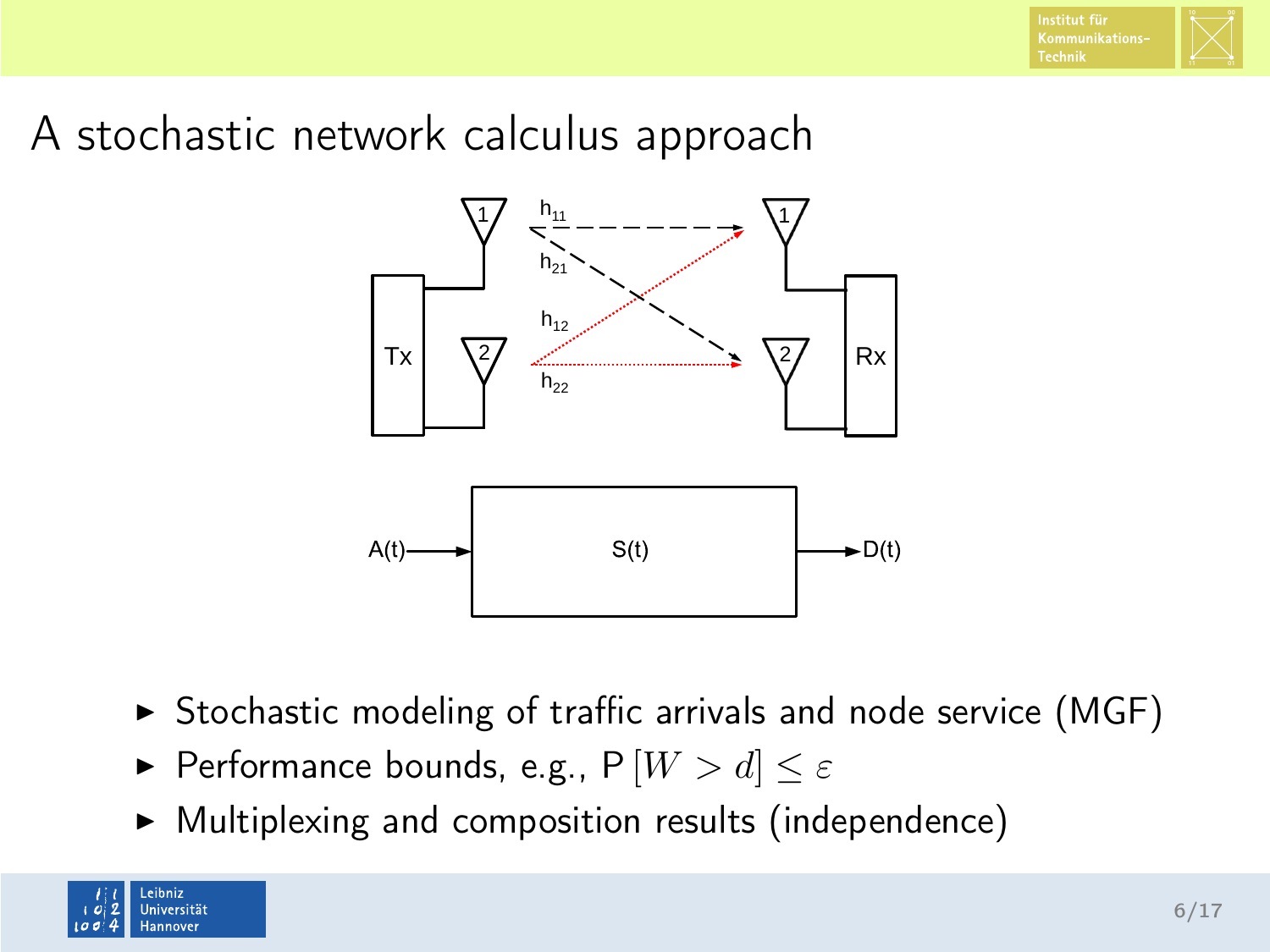

#### Moment generating function

MGF of a stationary process  $X(t)$  for  $\theta > 0$ ,  $t \ge 0$ 

$$
M_X(\theta, t) = E\left[e^{\theta X(t)}\right]
$$

▶ Backlog and delay bounds are known [Fidler'06], using Chernoff's bound, Boole's inequality:

$$
\mathsf{P}\left[W > \inf_{\theta > 0} \left[ \inf \left[ \tau : \frac{1}{\theta} \left( \ln \sum_{s=\tau}^{\infty} \mathsf{M}_A(\theta, s-\tau) \overline{\mathsf{M}}_S(\theta, s) - \ln \varepsilon \right) \leq 0 \right] \right] \right] \leq \varepsilon
$$
\nwhere

\n
$$
\overline{\mathsf{M}}_S(\theta, t) = \mathsf{M}_S(-\theta, t).
$$

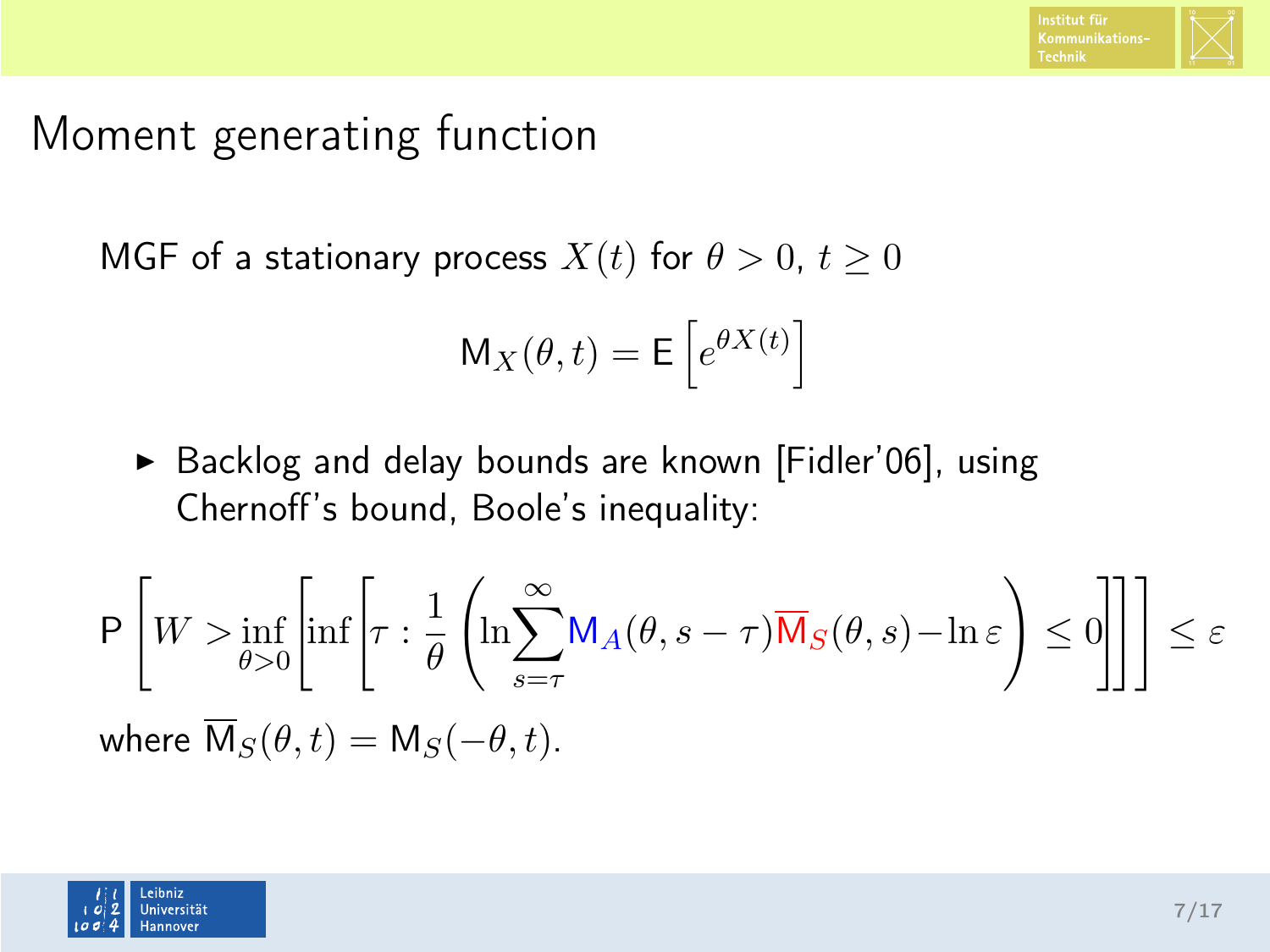

### Discrete time block fading model

On-Off Markov chain (Gilbert-Elliot) model for each sub-channel



Model the  $N\times N$  MIMO channel by a MC consisting of  $2^{N^2}$  states

- $\blacktriangleright$  For  $N = 2$  the MC consists of 16 permutations/states of the form  ${g, g, g, g}$ ,  ${g, g, g}$ ,  ${g, g, g}$ ...  ${b, b, b, b}$  for  $\{h_{11}, h_{12}, h_{21}, h_{22}\}$
- $\triangleright$  Group the states according to degree of freedom (DOF): The receiver can decode two, one or no spatial streams.
- $\triangleright$  A receiver antenna can only decode one spatial stream at a time (i.e.  $\{g, g, b, b\}$  belongs to DOF 1)

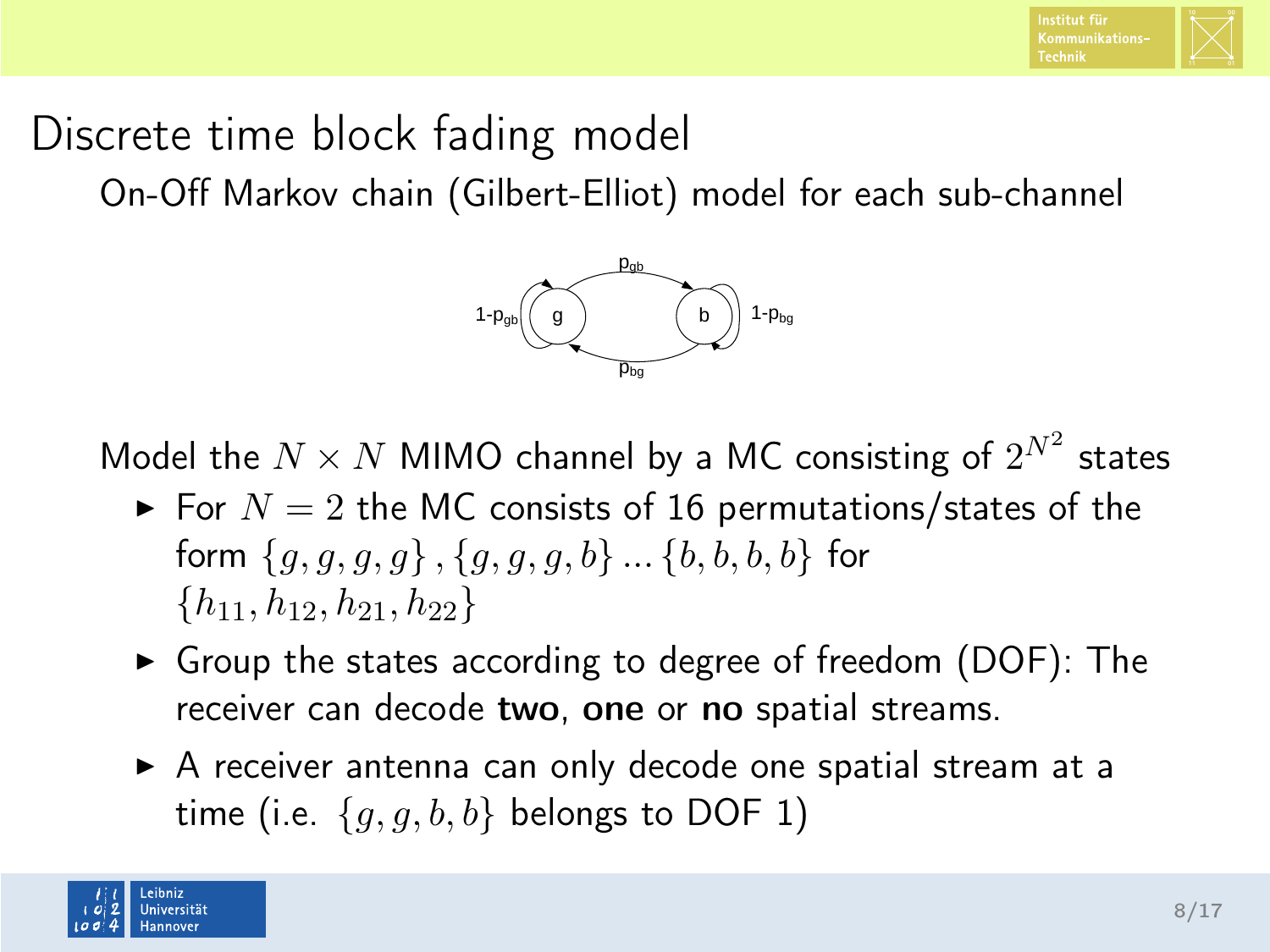

# Channel model cont. (Example  $N = 2$ )

 $\blacktriangleright$  The state space is reduced to  $N+1$ 



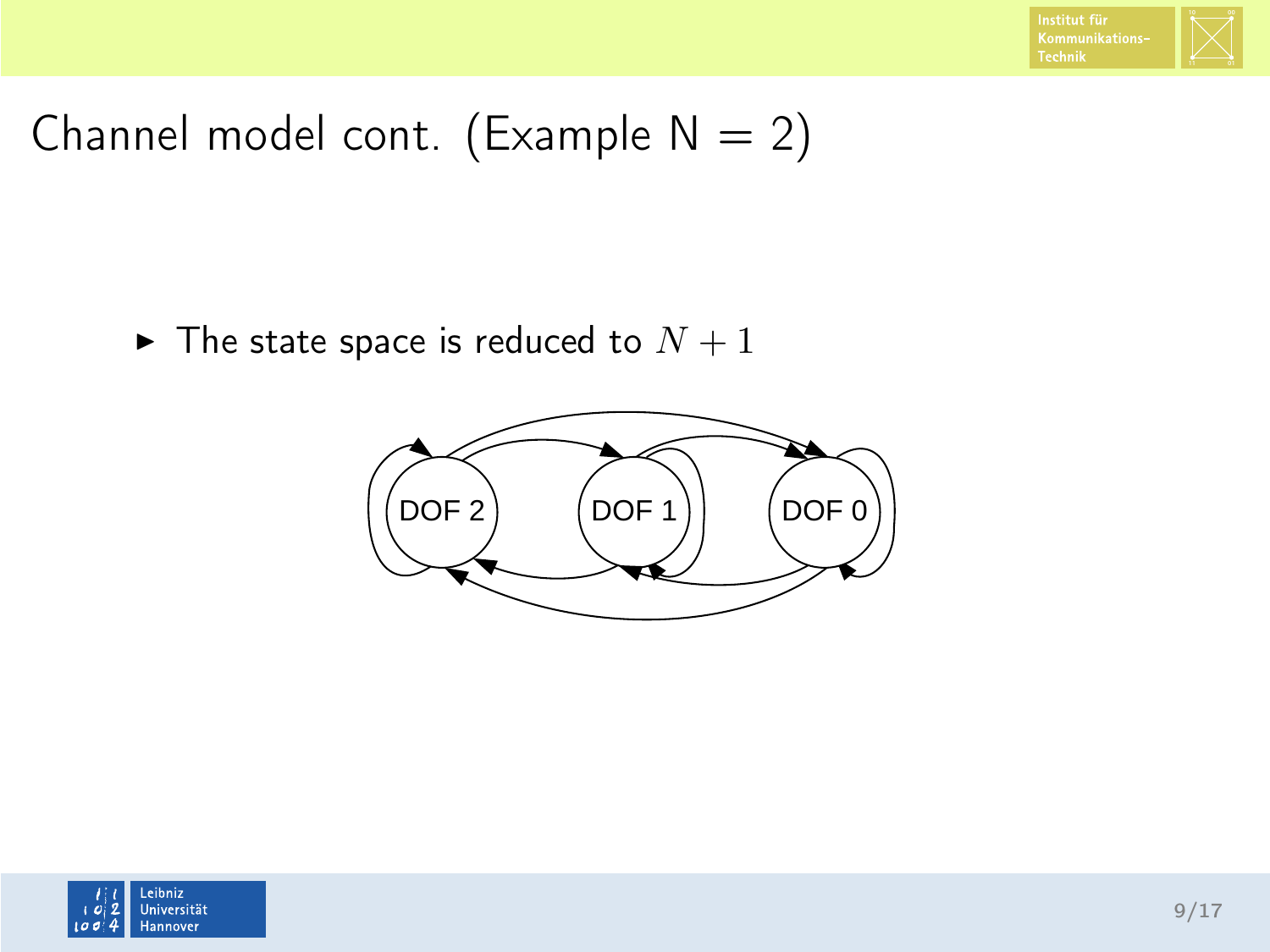

#### The MGF of the service process

The MGF of such a Markov chain is known [Chang'00]

$$
\overline{\mathsf{M}}_{S}(\theta,t) = \boldsymbol{\pi}(\mathbf{R}(-\theta)\mathbf{Q})^{t-1}\mathbf{R}(-\theta)\mathbf{1}
$$

- $\blacktriangleright$  The service rates  $r_i$  are ordered into a matrix  $\mathbf{R}(\theta) = \mathsf{diag}\left(\mathbf{e}^{\theta \mathbf{r_1}, \cdots, \theta \mathbf{r_{N+1}}}\right)$
- $\blacktriangleright$  The transition probability matrix Q has the elements  $\{p_{ij}\}$ denoting the transition probability from state  $i$  to state  $j$
- $\blacktriangleright$  The steady state probability vector  $\pi = \pi \cdot \mathbf{Q}$

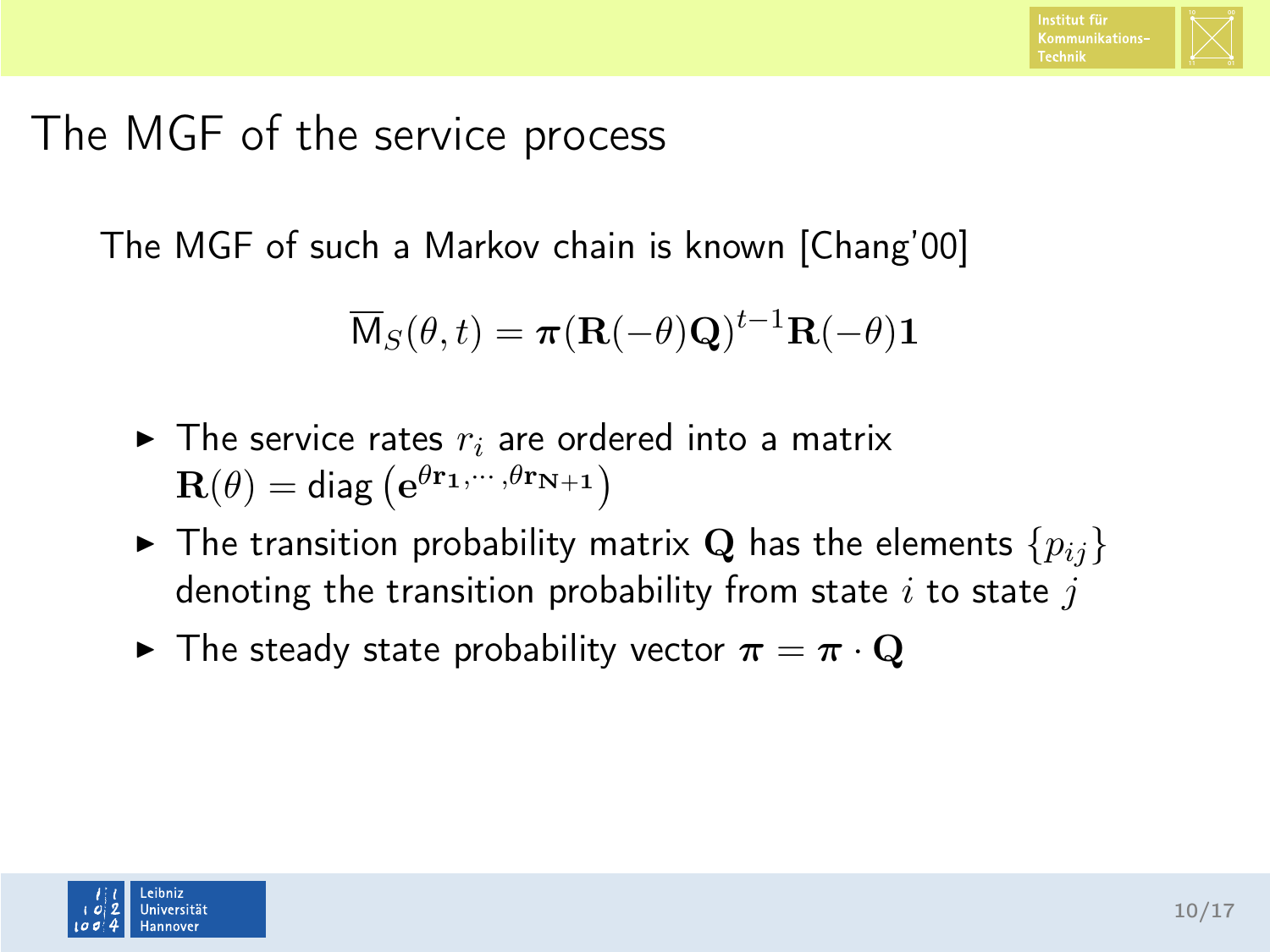

#### The MGF of the service process

The MGF of such a Markov chain is known [Chang'00]

$$
\overline{\mathsf{M}}_{S}(\theta,t) = \boldsymbol{\pi}(\mathbf{R}(-\theta)\mathbf{Q})^{t-1}\mathbf{R}(-\theta)\mathbf{1}
$$

- $\blacktriangleright$  The service rates  $r_i$  are ordered into a matrix  $\mathbf{R}(\theta) = \mathsf{diag}\left(\mathbf{e}^{\theta \mathbf{r_1}, \cdots, \theta \mathbf{r_{N+1}}}\right)$
- $\blacktriangleright$  The transition probability matrix Q has the elements  $\{p_{ij}\}$ denoting the transition probability from state  $i$  to state  $j$
- $\blacktriangleright$  The steady state probability vector  $\pi = \pi \cdot \mathbf{Q}$

Nevertheless no analytical expression for  $\overline{M}_{S}$  for more than two states -> numerical evaluation.

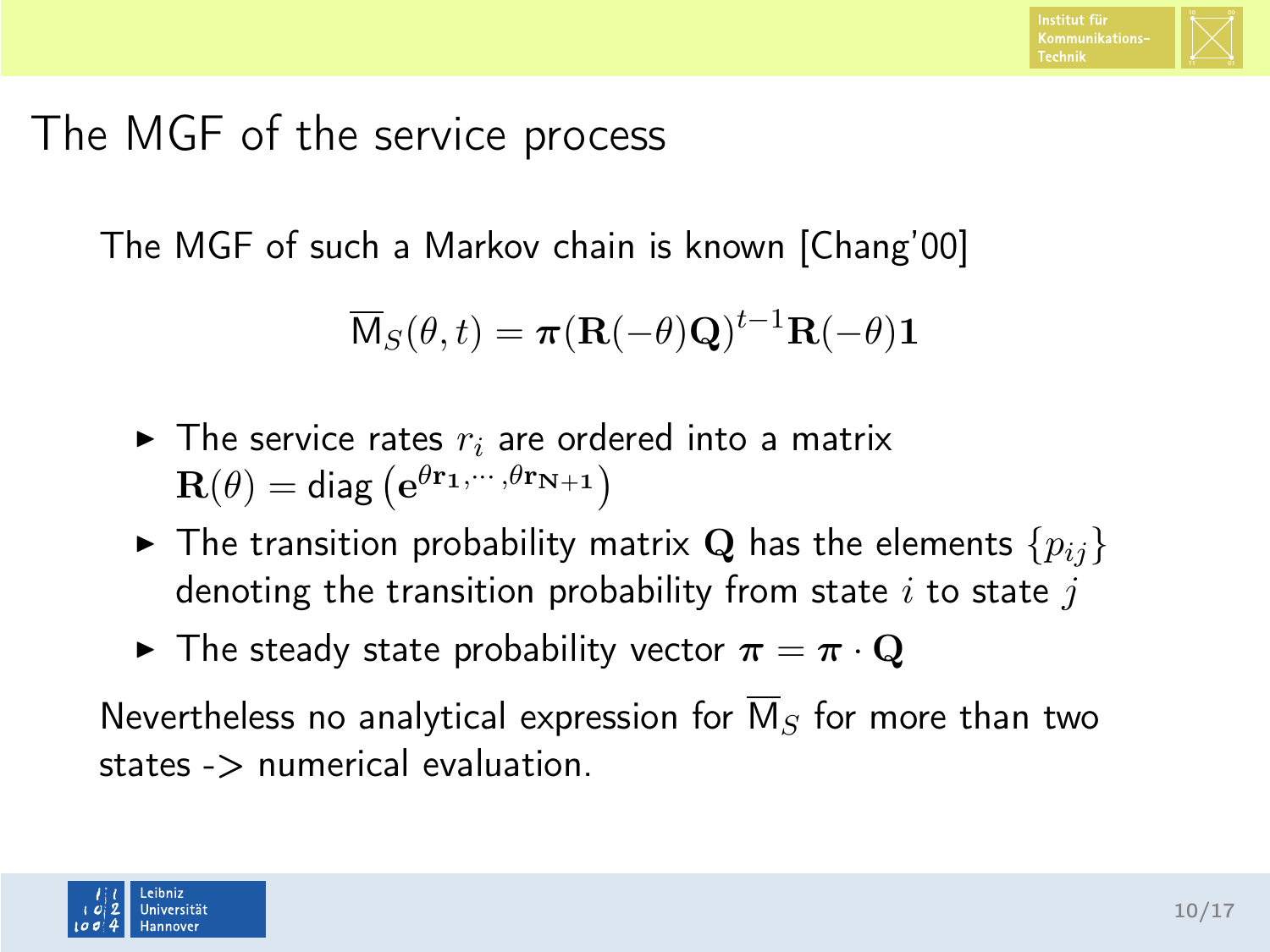

# Example: Flow level delay bounds for IEEE 802.11n

- **P** periodic arrival source with known  $M_A(\theta, t)$
- $\triangleright$  parametrize arrivals according to MCS
- $\triangleright$  parametrize MC: normalized Doppler frequency to block transmission rate [Zorzi'98] ->  $p_{ba}, p_{ab}$



Stochastic delay bounds for  $N = 2$ .



Exponential decay due to Chernoff's bound. Arrival rate  $v = 240$  Mbps.

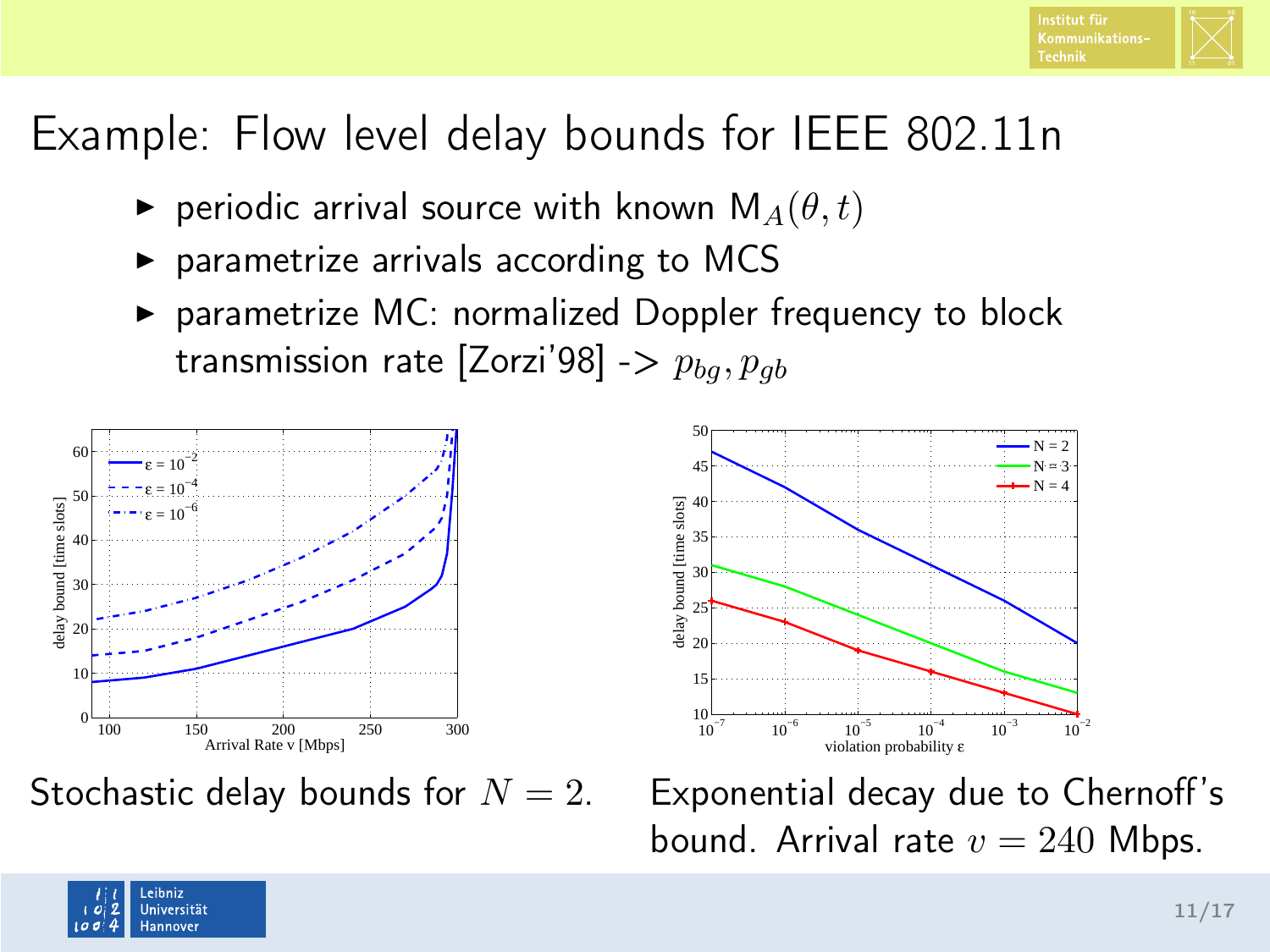#### Fading speed and end-to-end delay bounds



Impact of statistical multiplexing vs. memory



End-to-end bounds for statistically independent wireless links.

- $\triangleright$  Bound scales at most linearly
- $\blacktriangleright$  Slope changes with the number of antennas  $N$  (increase in capacity)

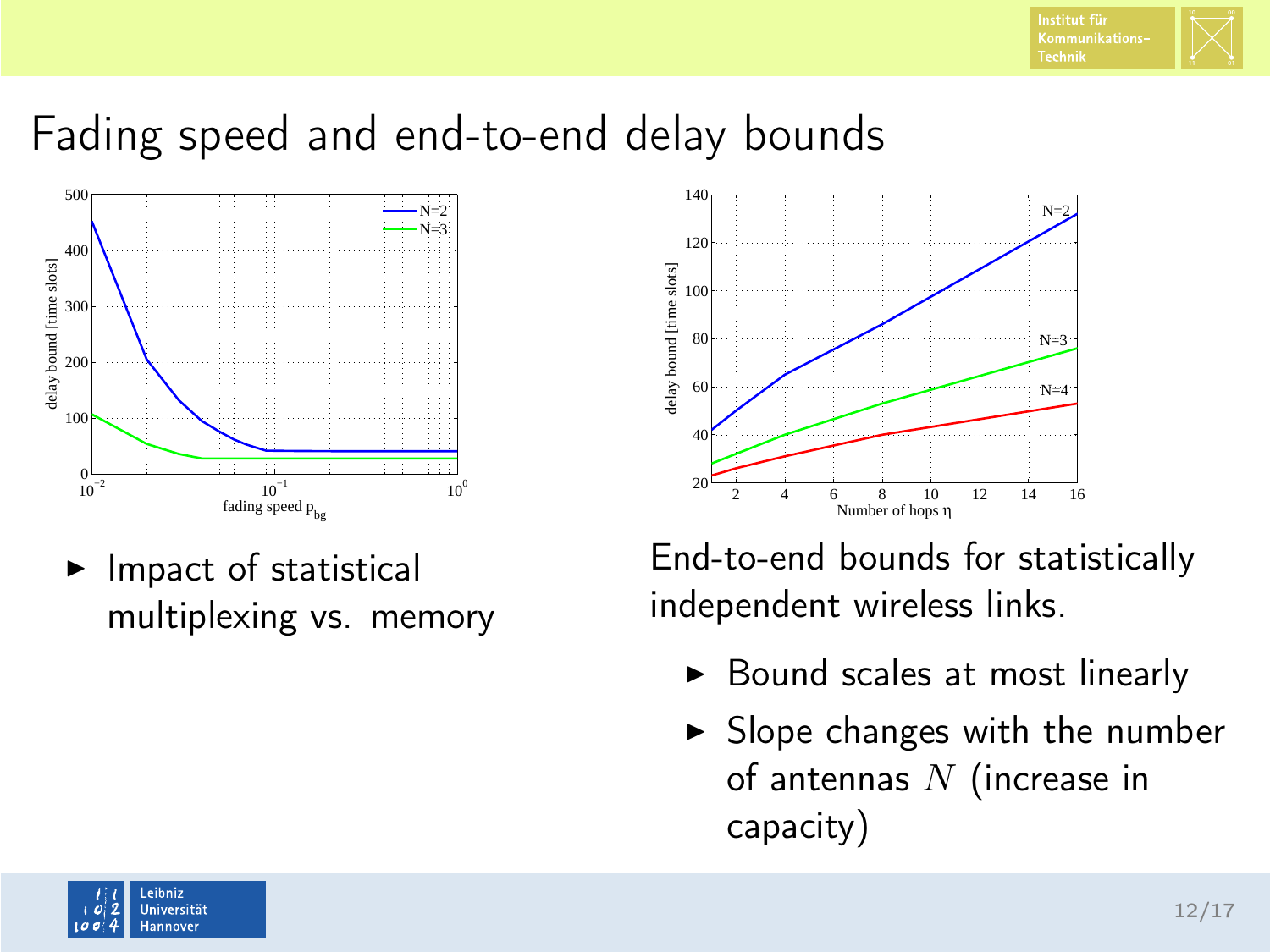

# Outline

- ▶ Application of network calculus to MIMO wireless channels
- ▶ Ongoing work: Delays introduced on Layer 2 in a real world LTE system

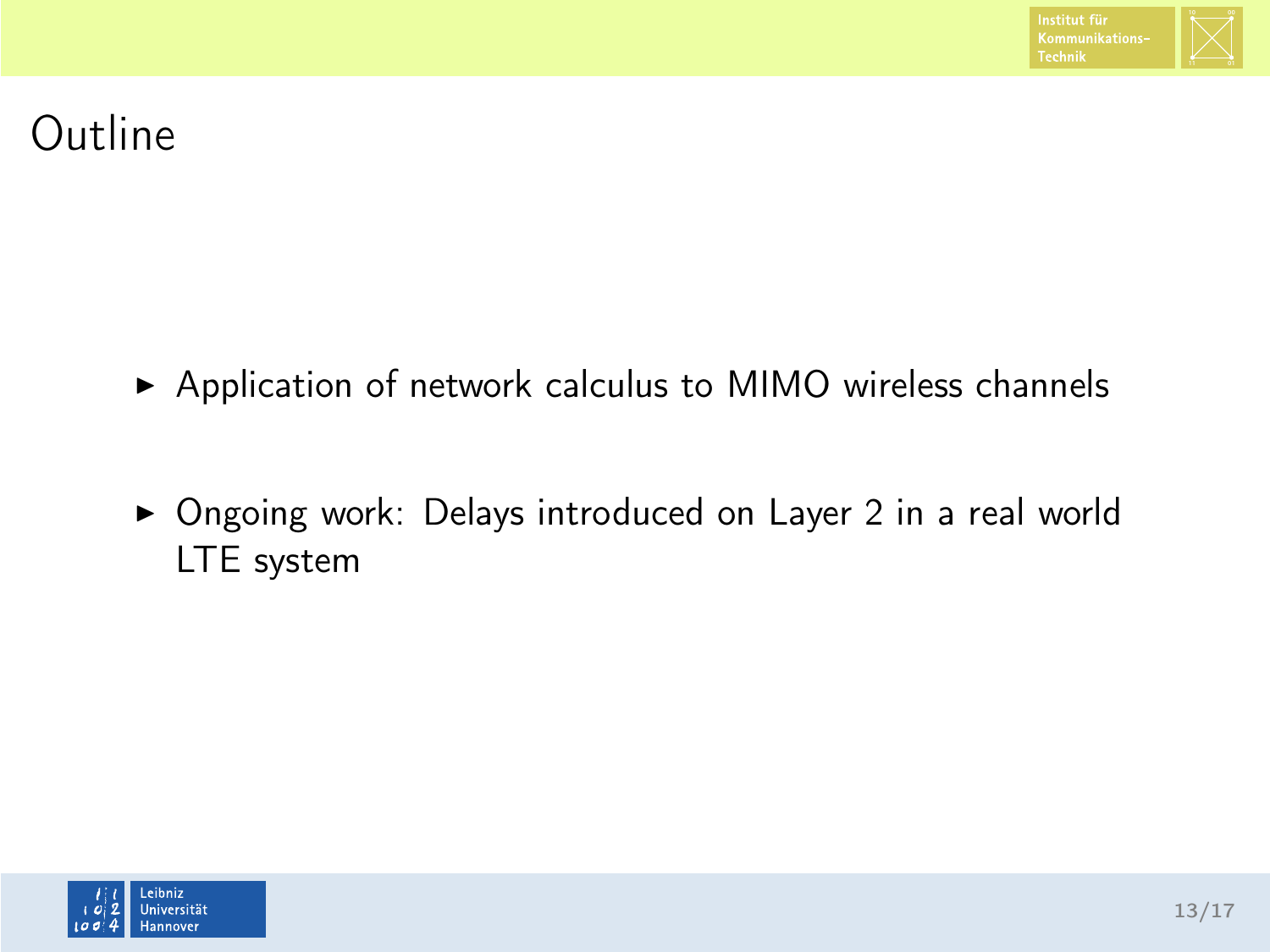

# Measurement study in a major commercial LTE network

- $\triangleright$  Measurements from user equipment (UE) perspective
- $\blacktriangleright$  Layer 2 mechanism: Discontinuous Reception Mode (DRX)
	- 1. UE turns off circuitry to save power
	- 2. UE monitors control channel in intervals seeking paging messages
	- 3. If UE idles for too long -> logical connection tear down

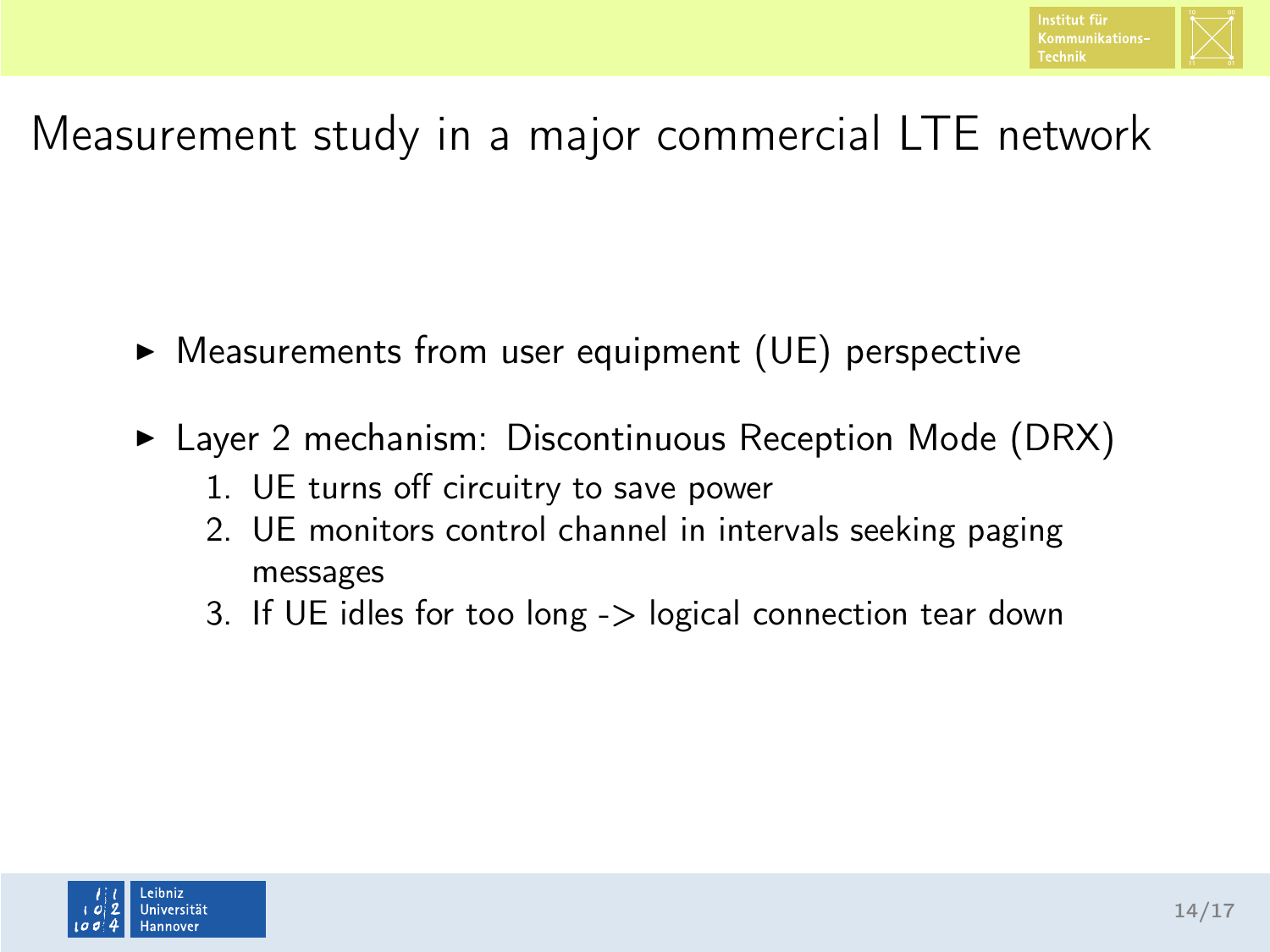# Discontinuous reception mode (DRX)

- $\triangleright$  UE is in one of the radio resource control (RRC) states:
	- 1. RRC\_CONNECTED state
		- 1.1 Continuous Reception
		- 1.2 Short DRX Mode
		- 1.3 Long DRX Mode
	- 2. RRC\_IDLE state



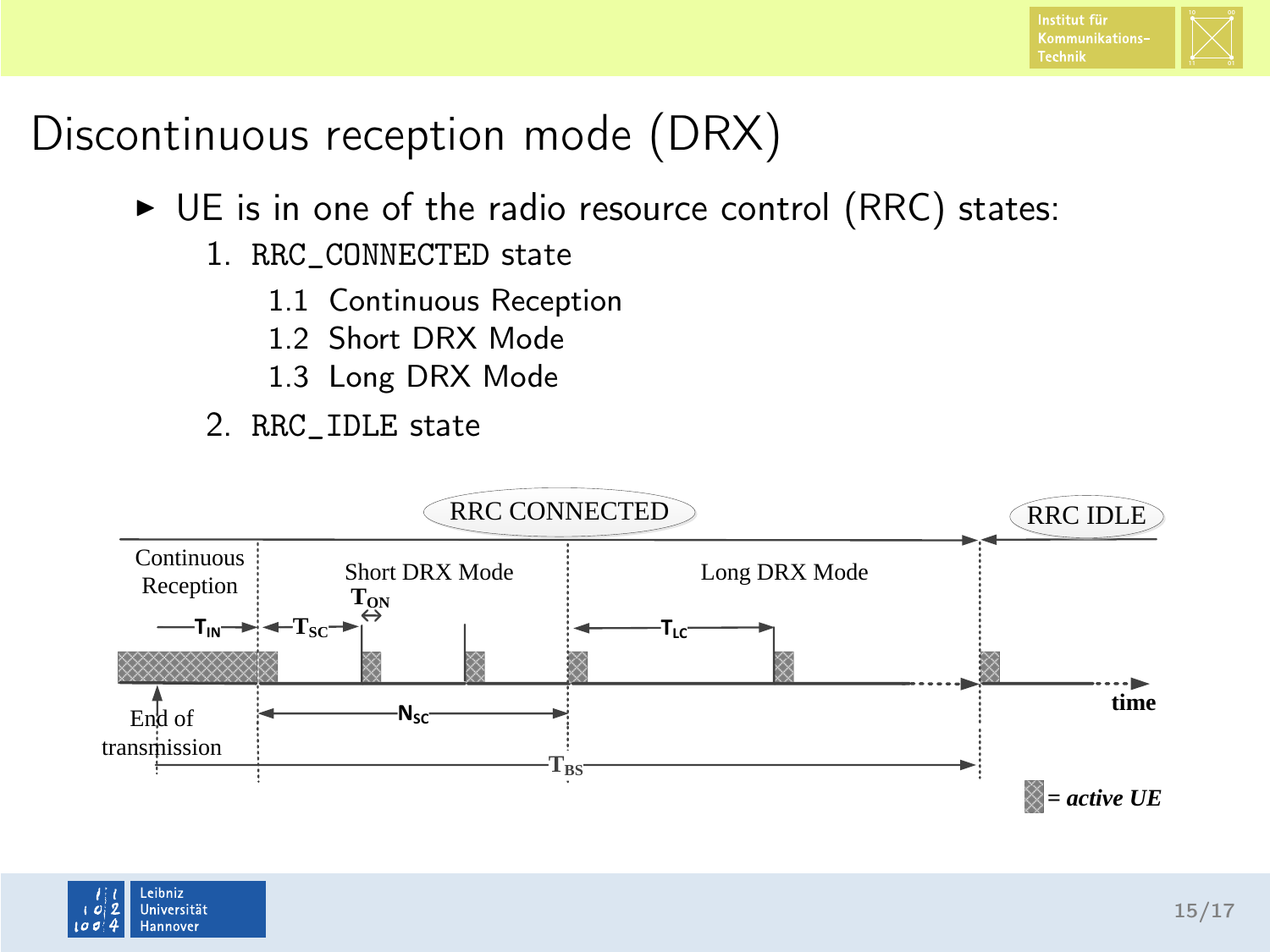

# Discontinuous reception mode (DRX)

- $\triangleright$  we measure packet round-trip times (RTT) for periodic ping packets
- $\triangleright$  we vary the period length, i.e., the inter-packet gap and measure for each gap  $5 \times 10^3$  RTTs
- $\blacktriangleright$  delay increase due to "wake up time"



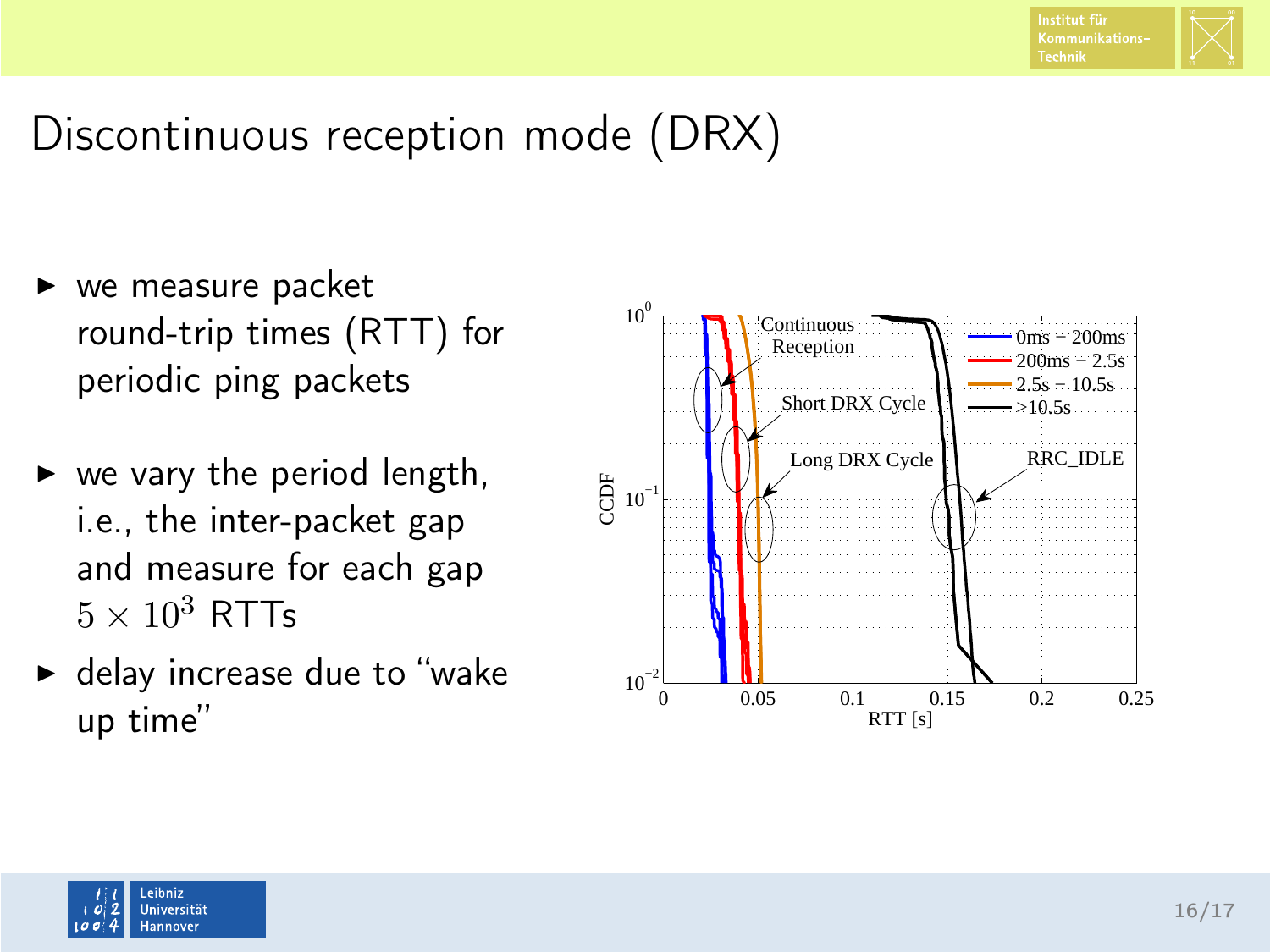

# Summary

- $\triangleright$  Delay analysis of MIMO wireless channels in spatial multiplexing using MGF network calculus
	- 1. impact of channel memory (fading speed)
	- 2. impact of the number of antennas
- $\triangleright$  Real world measurements: Layer 2 mechanism that contributes substantially to packet delay.

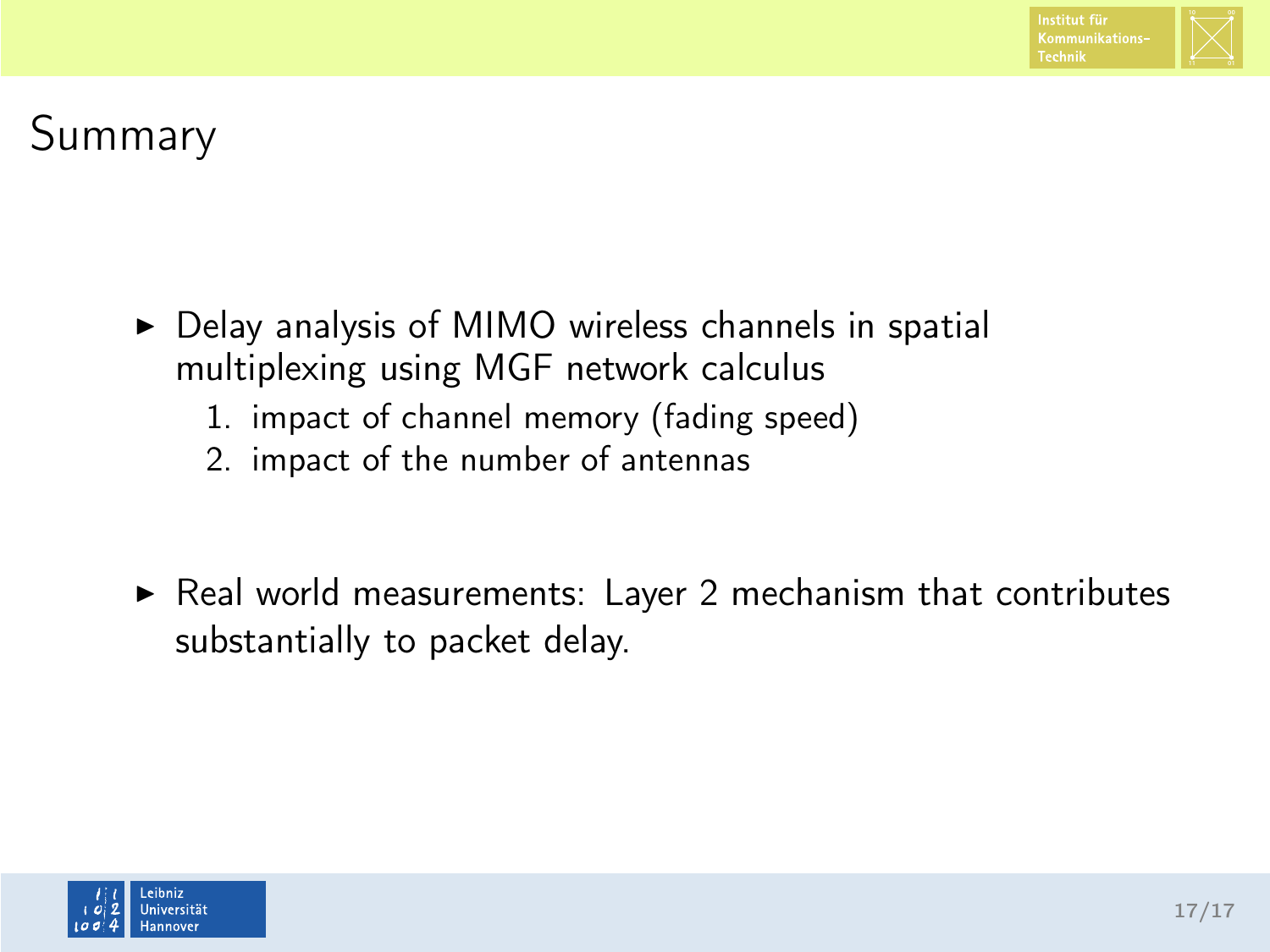

# Backup

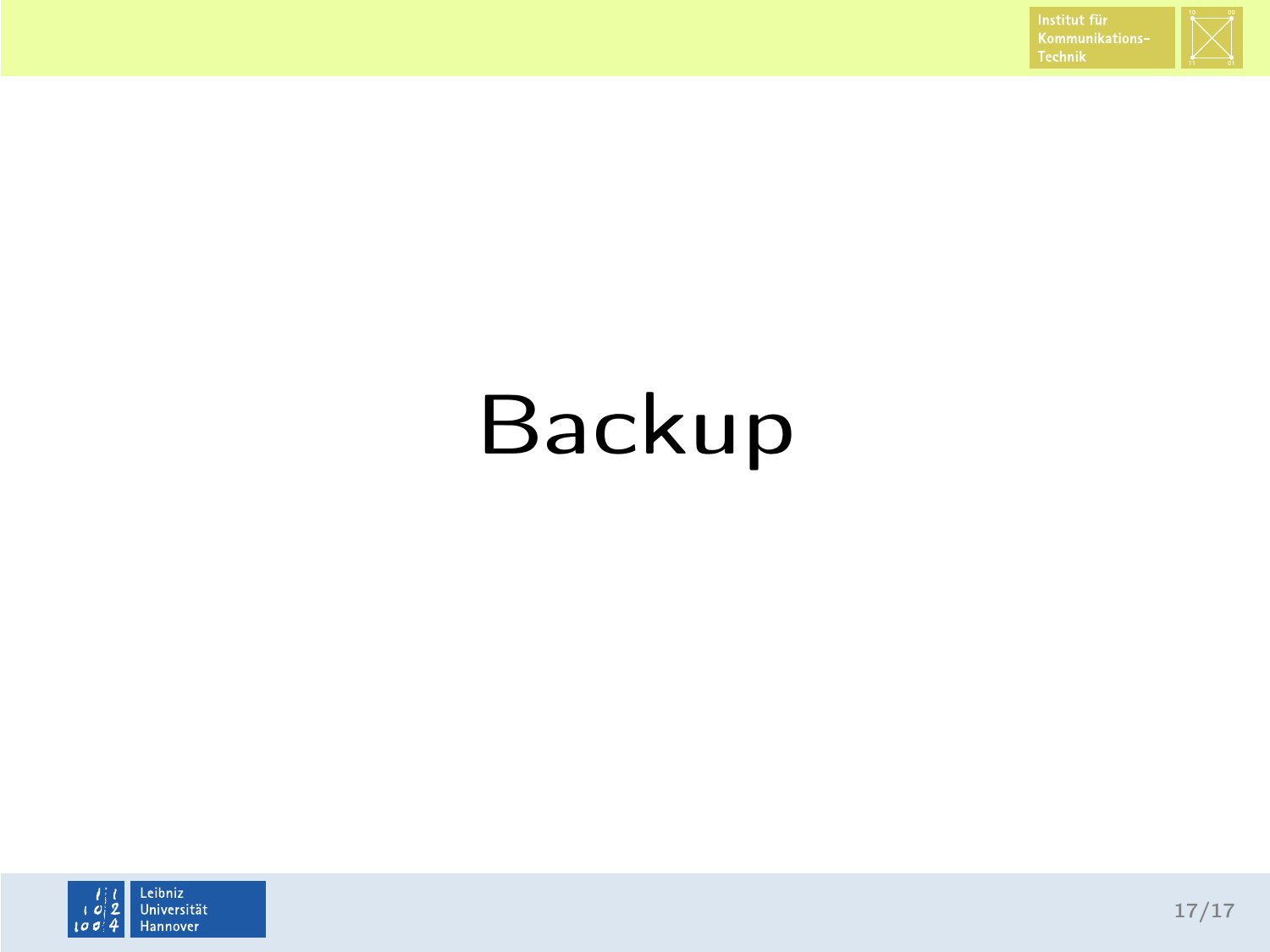